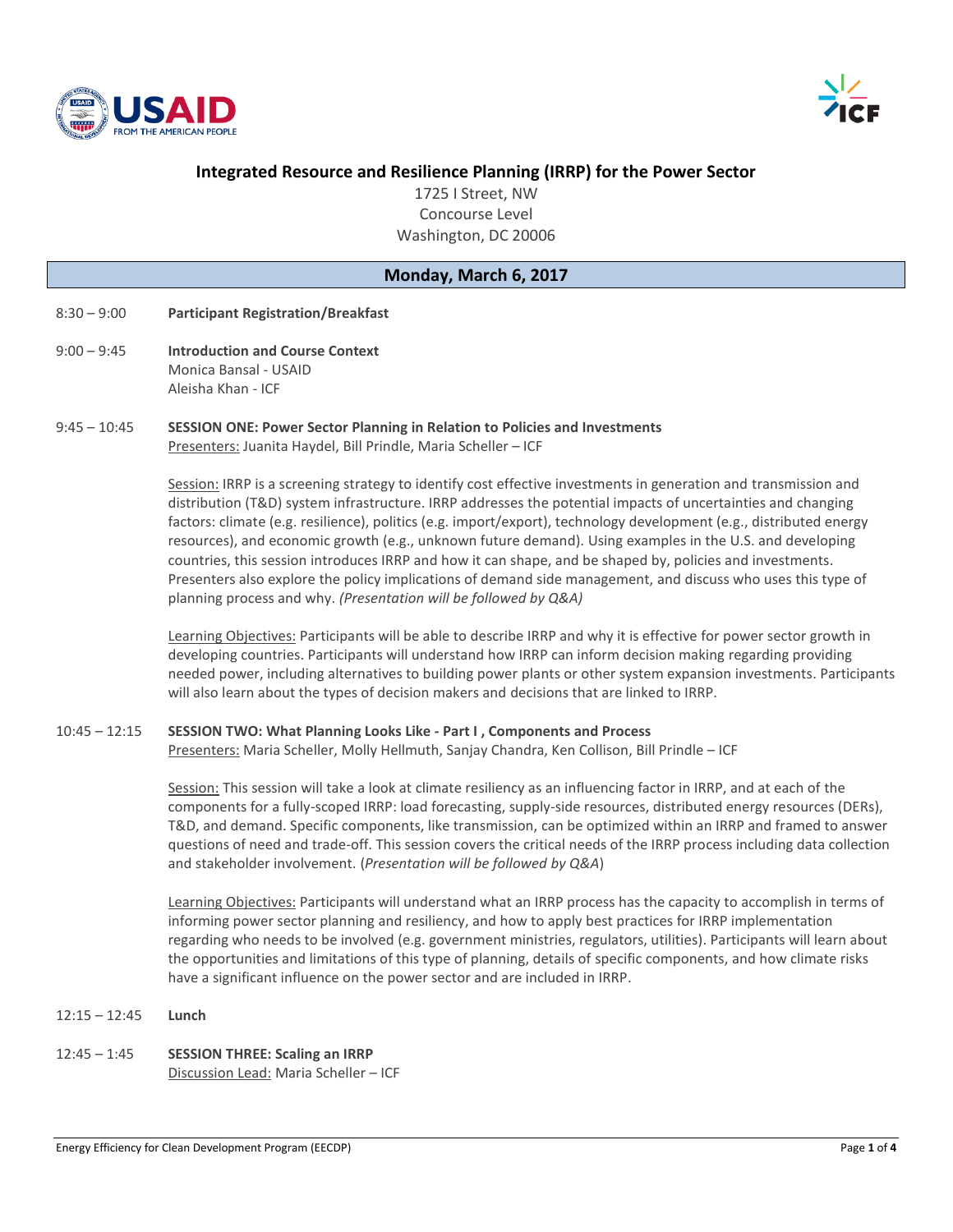



Session: The IRRP process should be scaled to be consistent with the country circumstances and stage of power system planning and development. This session will lead participants in a discussion of different scopes of planning for an IRRP based on objectives (i.e., the kinds of questions an IRRP can answer) and critical requirements of an IRRP for effective implementation ("readiness"), such as policies, data availability, etc. Speakers will talk about additional value that can be incorporated (e.g., system feasibility studies on renewable energy potential pre-IRRP, and site-specific evaluations post-IRRP), and limitations.

Learning Objectives: Participants will learn how stakeholder objectives, immediate needs, and limitiations in the country related to data, regulation, and local expertise can all be used to scope an IRRP process.

#### 1:45 – 3:00 **SESSION FOUR: What Planning Looks Like - Part 2, Modeling**

Presenters: Maria Scheller, Molly Hellmuth – ICF

Session: Modeling different scenarios is an important part of the IRRP process. This session reviews analytical/ modeling options and discusses their different approaches and trade-offs. The session also covers how climate risk and resiliency are integrated into the modeling process. The IPM tool, currently used in Tanzania and Ghana, will be demonstrated. Presenters will provide interactive activities for participants to learn more about the different data and modeling process. Participants will discuss the update process for IRRP outputs, and capacity and expertise needed among the implementing team.

Learning Objectives: Participants will understand the considerations involved in selecting a modeling tool, the trade-offs between many of the available modeling tool options, and understand the expertise needed to execute the modeling component of an IRRP in the field.

#### 3:00 – 3:15 **Coffee Break**

## 3:15 – 4:15 **SESSION FIVE: Options for Results/Outputs**

Presenters: Juanita Haydel, Maria Scheller, Sanjay Chandra – ICF

Session: This final session explores how investors and international donors can benefit from and use the different possible outputs from an IRRP, including a Power Sector Master Plan (including DER potential) and specific project plans. The presenters will discuss how IRRP can serve as a pathway to competitive procurement and related regulatory policies, how to think about PPPs and other types of investment, and the link between project approval and consistency with the power plan. Presenters will also discuss the political motivation behind IRRP – the political advantages of planning, as well as the roadblocks to using a resulting plan. *(Presentation will be followed by Q&A)*

Learning Objectives: Participants will be able to evaluate how different IRRP outputs can be used to support various objectives in countries of interest.

#### 4:15 – 4:45 **Closing Remarks, Brief Evaluation, and Final Q&A**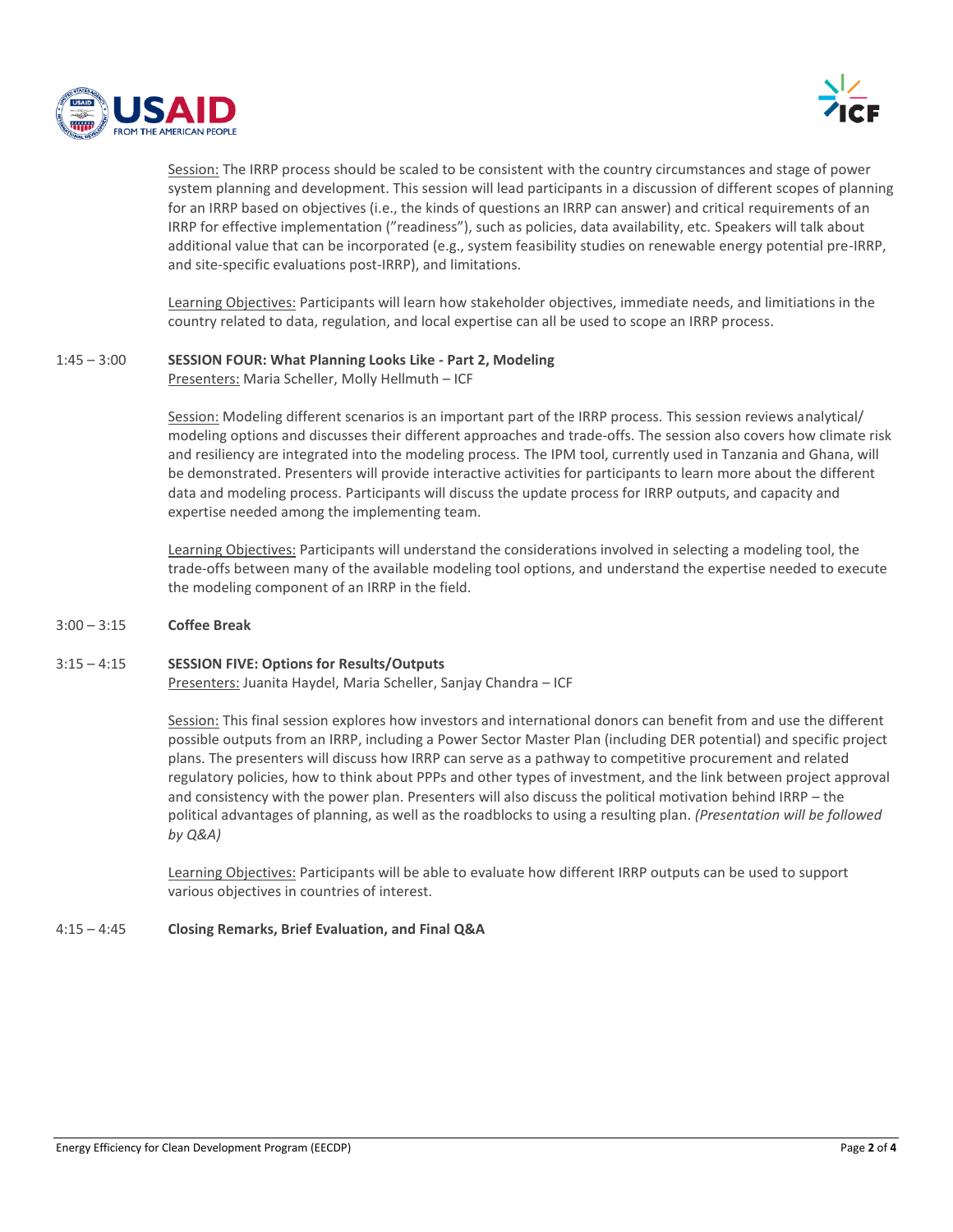



**Integrated Resource and Resilience Planning (IRRP) for the Power Sector EVENT SPEAKERS**

#### **Juanita Haydel:**

Juanita Haydel is a Senior Vice President with ICF's Energy Advisory and Solutions (EAS) Group where she leads the Federal Practice. She has over 30 years of experience in energy, environmental and industrial market analyses. She is currently the Team Leader for the USAID/Tanzania IRRP program, and also supports U.S. DOE in the area of energy infrastructure, and related grid issues, including the Quadrennial Energy Review process. She has been involved in Integrated Resource Planning proceedings and supported IRP regulatory development processes. She holds a Master of Management Science from the MIT Sloan School of Management (Finance and Applied Economics) and has a Bachelor of Science in Civil Engineering, also from MIT. She is a certified Project Management Professional (PMP). Contact her at [Juanita.Haydel@icf.com.](mailto:Juanita.Haydel@icf.com)

### **William Prindle:**

William Prindle is the Energy Efficiency Senior Advisor for USAID/Tanzania's IRRP project and Senior Technical Advisor for USAID/Washington's Energy Efficiency for Clean Development program (EECDP). He is an international expert in DSM policy, program development, technologies, and analytics, as well as green building technologies and standards. He has worked on these topics for 40 years on projects in North America, Tanzania, Ghana, Bangladesh, India, and China, including building energy codes, DSM analysis and policy, and appliance labeling and standards. He holds an M.S. in Energy Management and Policy from the University of Pennsylvania and a B.A. in Psychology from Swarthmore College. Contact him at [William.Prindle@icf.com.](mailto:William.Prindle@icf.com)

## **Maria Scheller:**

Maria Scheller is a Vice President in ICF's Energy Advisory Services practice area with 20 years of experience in long-term planning; electric market fundamentals; economic analysis; market operations; rate impact analysis; competitive procurement; resource planning; forward market modeling; and financial analysis of wholesale power assets. Ms. Scheller manages work including asset valuation, due diligence, litigation, and strategic studies. This work involves review and creation of economic and technical aspects of power supply including: avoided energy supply cost determination; forward price curve analysis; plant dispatch analysis; power sector restructuring; power plant siting, revenue forecasts and financial performance of assets in competitive and deregulating markets; expansion and strategic planning for generation companies. Ms. Scheller received a B.S. in Economics from The Pennsylvania State University. Contact her at [Maria.Scheller@icf.com](mailto:Maria.Scheller@icf.com)

## **Kenneth Collison:**

Kenneth Collison is a Vice President at ICF and currently leads the Energy Advisory Service's Transmission business. Mr. Collison assists utilities, developers, finance agencies, and regulatory agencies in planning, modeling and analysis of transmission and distribution systems. His recent engagements include assessment of the impact of transmission on system reliability, congestion and curtailment studies, interconnection studies, benefits of power markets restructuring, distribution strategy development, and transmission asset valuation. Mr. Collison was a speaker at USAID's Fundamentals of Energy Systems for Program Managers Workshop in Johannesburg, South Africa, and USAID's LEAD workshop at ACEF in Manilla, Philippines. He holds an MBA and M.S. from MIT and a B.S. (EE) from the University of Science and Technology, Ghana. Contact him a[t Kenneth.Collison@icf.com.](mailto:Kenneth.Collison@icf.com)

#### **Molly Hellmuth:**

Molly Hellmuth is the Climate Resiliency Senior Advisor for USAID's IRRP projects in Ghana and Tanzania. She is an international expert in water resources, climate risk management and resilient development. She has over 20 years of